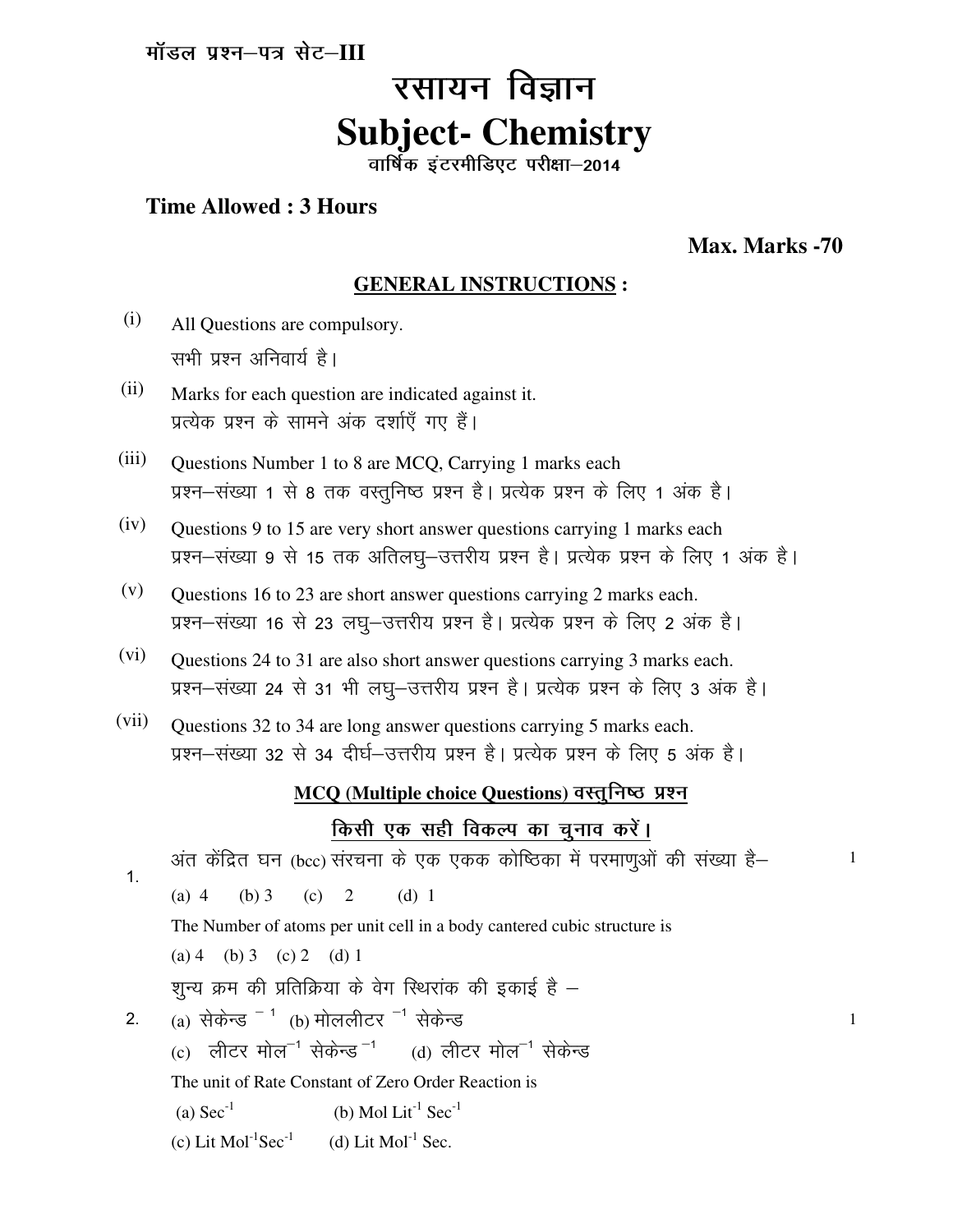| 3.  | अधिकतम इलेक्ट्रॉन लब्धि इन्थालपी किस हैलोजन की है–                                                          | 1            |
|-----|-------------------------------------------------------------------------------------------------------------|--------------|
|     | $(b)$ Br<br>Cl<br>(a) F<br>(c)<br>$(d)$ I                                                                   |              |
|     | The halogen with highest Electron affinity is                                                               |              |
|     | Cl<br>(a) F<br>$(b)$ Br<br>(c)<br>$(d)$ I                                                                   |              |
| 4.  | $SN^{-1}$ क्रियाविधि किसके द्वारा होता है —                                                                 | 1            |
|     | (a) संक्रमण अवस्था    (b) कार्बोअनायन    (c)    कार्बोकैटायन<br>(d) मुक्त मूलक                              |              |
|     | $SN1$ mechanism Proceeds through                                                                            |              |
|     | (a) Transition State<br>(b) Carbanion                                                                       |              |
| 5.  | (c) Free Radical<br>(c) Carbocation                                                                         |              |
|     | विलियमसन्स संश्लेषण में संश्लेषण इसका होता है –                                                             | $\mathbf{1}$ |
|     | (a) ऐल्कोहॉल (b) कीटोन (c) ईथर (d) ग्रीन्यार अभिकर्मक                                                       |              |
|     | Williamson Synthesis is the synthesis of                                                                    |              |
|     | (d)<br>(a) alcohols<br>(b) Ketenes<br>(c) Ethers<br><b>Grignard Reagent</b>                                 |              |
| 6.  | एल्डोल संघनन किसमें नहीं होता है –                                                                          | $\mathbf{1}$ |
|     | $(a)$ HCHO<br>(b) $CH_3CH0$ (c) $CH_3COCH_3$ (d) $CH_3CH_2CHO$                                              |              |
|     | Aldol Condensation will not take place in                                                                   |              |
|     | (a) HCHO<br>(b) $CH_3CH0$ (c) $CH_3COCH_3$ (d) $CH_3CH_2CHO$<br>विटामिन ''C'' की कमी से होता है —           |              |
| 7.  |                                                                                                             | $\mathbf{1}$ |
|     | (a) स्कर्वी (b) रिकेट्स (c)  पाइरिया     (d) प्रणाशी रक्ताल्पता                                             |              |
|     | The deficiency of Vitamin 'C' Causes<br>(d) Pernicious Anaemia<br>(b) Rickets<br>(c) Pyrrohea<br>(a) Scurvy |              |
|     | $F_2C = CF_2$ एकलक है –                                                                                     |              |
| 8.  | (a) नाइलॉन – 6 (b) ब्यूना –S (c) टेफ्लॉन (d) ग्लिप्टल                                                       | $\mathbf{1}$ |
|     | $F_2C=CF_2$ is a monomer of                                                                                 |              |
|     | $(a)$ Nylon- 6<br>$(b)$ Buna-S<br>$(c)$ Teflon<br>(d) Glyptal                                               |              |
|     | अति लघु उत्तरीय                                                                                             |              |
| 9.  | $F - \phi \vec{\sigma}$ द क्या है ?                                                                         | $\mathbf{1}$ |
|     | What are F- Centers?                                                                                        |              |
| 10. | हेनरी के नियम को बताएँ।                                                                                     | $\mathbf{1}$ |
|     | State Henry's Law.                                                                                          |              |
| 11. | छदम् एकाणुक अभिक्रिया की एक उदाहरण दें।                                                                     | $\mathbf{1}$ |
|     | Give an example of Pseudounimolecular Reaction                                                              |              |
| 12. | औद्योगिक उत्प्रेरकी प्रक्रम का एक उदाहरण दें।                                                               | $\mathbf{1}$ |
|     | Give one example of Industrial Catalytic Processes                                                          |              |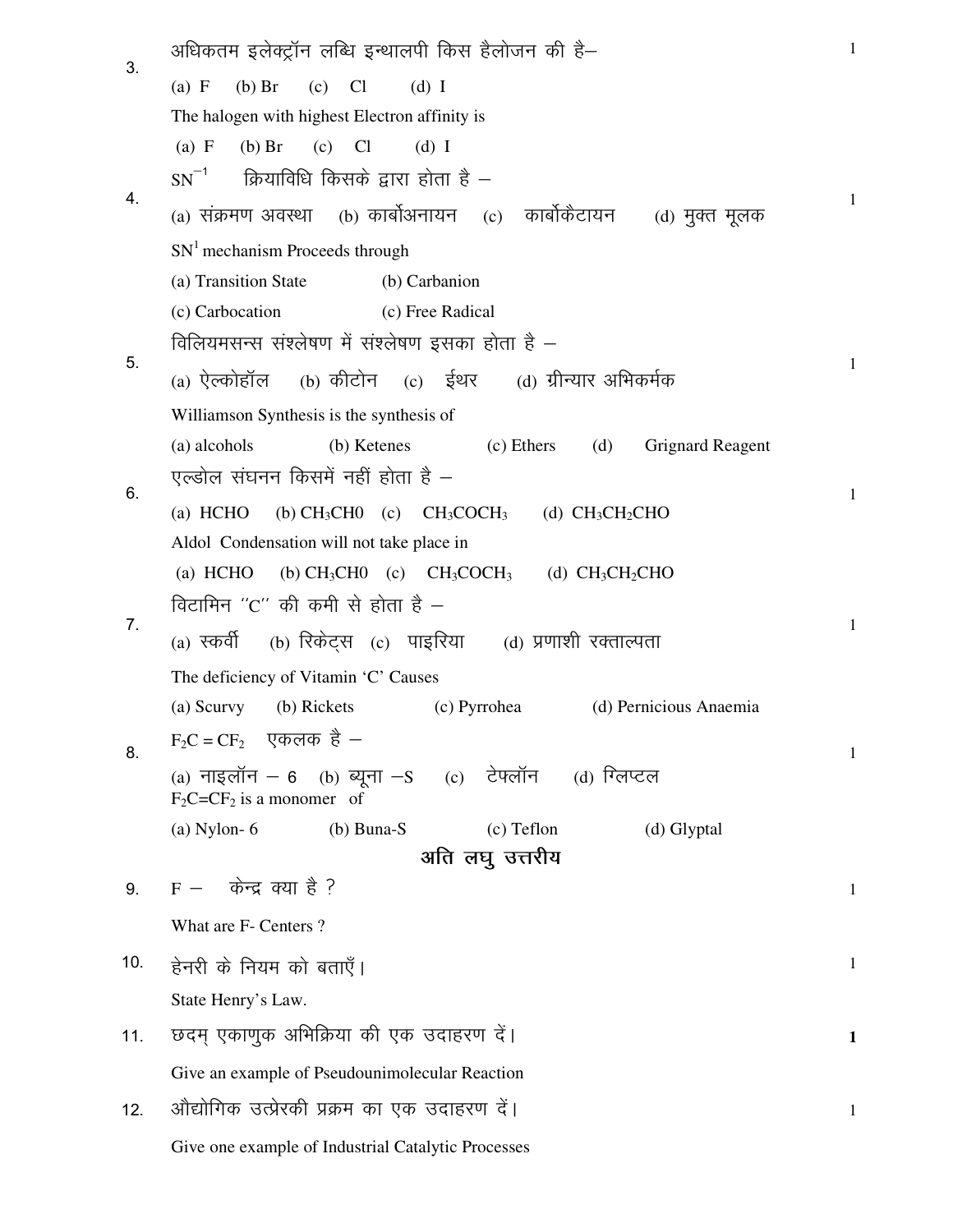BrF<sub>3</sub> की संरचना बनाऐं।  $13.$ 

Draw the structure of  $BrF<sub>3</sub>$ 

निम्नलिखित का IUPAC नाम दें।

 $CH_3CHOHCH = CH_2$ 

 $14.$ 

Give IUPAC Name of the following

 $CH_3CHOHCH = CH_2$ 

ज्विटर आयन क्या है ? एक उदाहरण दें - $15.$ 

What are Zwitter ion ? Quote an example

## **Short Answer Type**

चाँदी का क्रिस्टलीकरण fcc जालक में होता है। यदि इसकी कोष्ठिका के कोरों की 16. लम्बाई 4.07 X  $10^8$  cm तथा घनत्व 10.5 g cm  $^{-3}$  हो तो चाँदी का परमण्विक द्रव्यमान ज्ञात कीजिए।

Silver Crystallises in fcc Lattice. If the edge Length of the cell is  $4.077 \times 10^{-8}$  cm and  $\overline{2}$ density is 10.5 gcm<sup>-3</sup>, find the atomic mass of silver?

750 mm Hg दाब पर जल का क्वथनांक 99.63<sup>0</sup>c है। 500g जल में कितना सूक्रोज  $17.$ मिलाया जाए कि इसका 100<sup>0</sup>c पर क्वथन हो जाए।  $\overline{2}$ जल के लिए  $K_b = 0.52$  K kg mol Boiling point of water at 750 mm Hg is 96.63C. How much sucrose is to be added

to 500g of water such that it boils at  $100^{\circ}$ C ? Molal elevation constant (K<sub>b</sub>) for water is  $0.52$  K Kg neal<sup>-1.</sup>

(a) परासरण दाब समझाएँ।

(b) प्रतिलोम परासरण का एक प्रयोग बतलाऐं।

### $18.$

19.

 $i)$ 

## अथवा

(a) वान्ट-हॉफ गुणक को परिभषित करें।

(b) KCI के जलीय घोल का वान्ट हॉफ मान बताएँ।

(a) Explain Osmotic Pressure.

(b) Mention one application of Reverse Osmosis

## $Or$

- (a) What is Van't Hoff factor?
- (b) Find the Van't Hoff factor for KCl in aqueous solution.

निम्नलिखित में अन्तर स्पष्ट करने हेतू रासायनिक जाँच बताएँ –

- $1 -$  प्रोपानोल और 2 प्रोपालोन
- फेनॉल और बेन्जोइक एसिड  $\mathbf{ii}$

Give Chemical tests to distinguish between the following

(a) 1-Propanol and 2-Propanol

(b) Phenol and Benzoic Acid

 $\mathbf{1}$ 

 $\mathbf{1}$ 

 $\mathbf{1}$ 

 $\overline{2}$ 

 $\mathfrak{2}$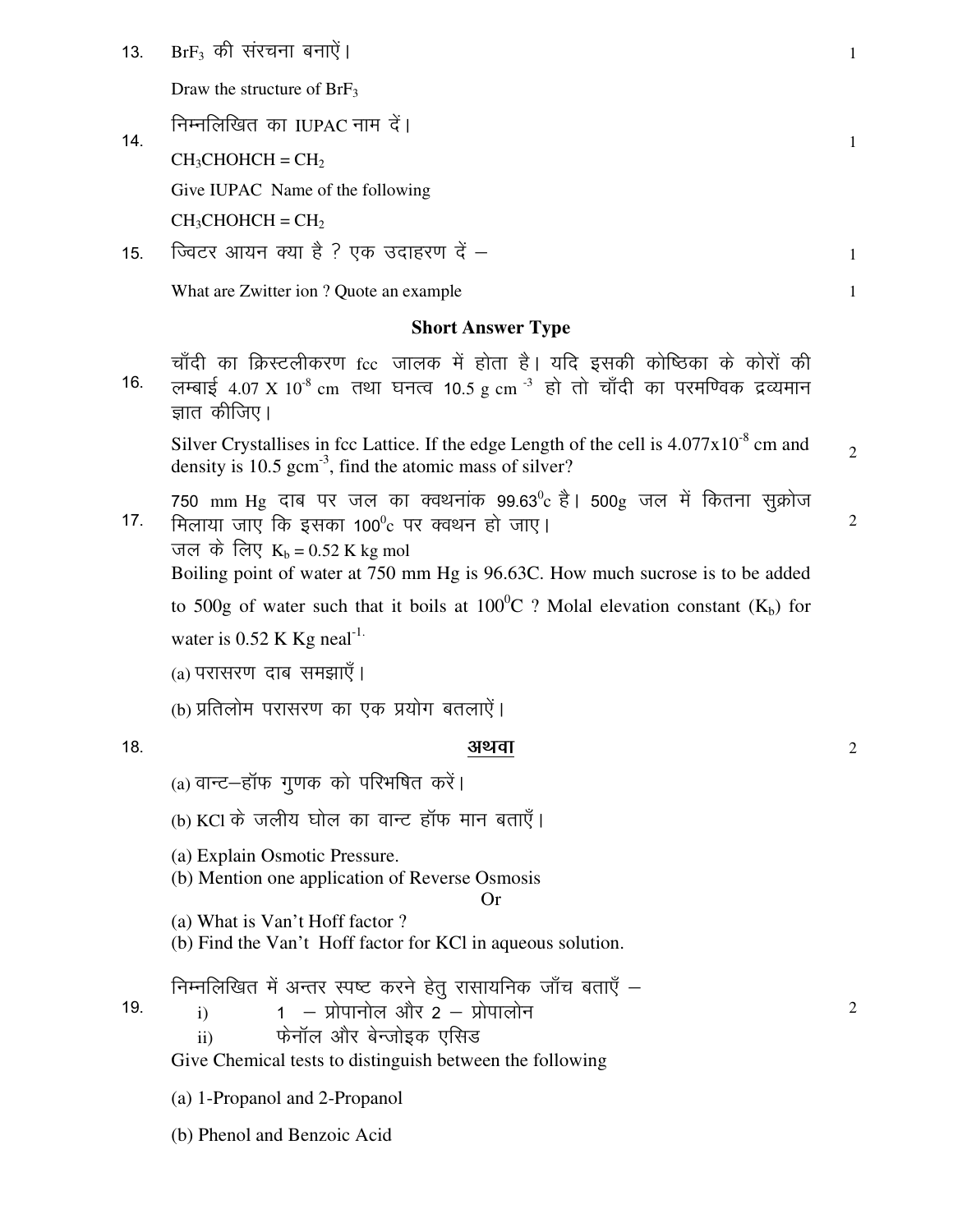| निम्नलिखित का कारण दें –<br>1) इथाइल अमीन पानी में घुलनशील है परन्तु एनीलिन पानी में अघुलनशील है।<br>2) एलिफेटिक एमीन, एरोमेटिक एमीन से कठिन क्षार है।<br>Give reasons for following                                                                                                                                                                                                                     | 2                                             |
|----------------------------------------------------------------------------------------------------------------------------------------------------------------------------------------------------------------------------------------------------------------------------------------------------------------------------------------------------------------------------------------------------------|-----------------------------------------------|
| (i) Ethylamine is soluble in water where as aniline is insoluble                                                                                                                                                                                                                                                                                                                                         |                                               |
| (ii) Aliphatic amines are stronger bases than aromatic amines                                                                                                                                                                                                                                                                                                                                            |                                               |
| पौधों में कार्बोहाइड्रेट के दो मुख्य कार्य लिखें।                                                                                                                                                                                                                                                                                                                                                        | 2                                             |
| Write two main functions of Carbohydrates in plants.                                                                                                                                                                                                                                                                                                                                                     |                                               |
| निम्नलिखित यौगिकों को निर्देशानुसार क्रमबद्ध करें –<br>i) क्वथनांक के बढते क्रम में<br>$C_2H_5OH$ , (CH <sub>3</sub> ) <sub>2</sub> NH, C <sub>2</sub> H <sub>5</sub> NH <sub>2</sub><br>ii) क्षारकीय प्राबल्य के बढते क्रम में<br>$C_6H_5NH_2$ , $C_6H_5N(CH_3)$ , $(C_2H_5)NH$ , $CH_3NH_2$                                                                                                            | 2                                             |
| (i) In increasing order of boiling point<br>$C_2H_5OH$ , $(CH_3)_2NH$ , $C_2H_5NH_2$<br>(ii) In increasing order of basic strength<br>$C_6H_5NH_2$ , $C_6H_5N(CH_3)_2$ ; $(C_2H_5)_2NH$ ; $CH_3NH_2$<br>ताप सुघट्य बहुलक और तापदृढ़ बहुलक में अन्तर बताऐं। दोनों बहुलको के एक-एक<br>उदाहरण दें।<br>What is the difference between Thermosetting and Thermoplastic Polymers? Give<br>one example of each. | $\overline{2}$                                |
|                                                                                                                                                                                                                                                                                                                                                                                                          | Rearrange the following Compounds as directed |

## लघु उत्तरीय (II)

(a) अभिक्रिया के सक्रियण उर्जा को परिभाषित करें।

24. (b) 373 K पर N<sub>2</sub>O<sub>5</sub> के तापीय अपघटन का अर्धायु 4.6 सेकेन्ड है और यह N<sub>2</sub>O<sub>5</sub> के आरंभिक दबाब से स्वतंत्र है। इस तापक्रम पर विशिष्ट वेग स्थिरांक निकालें। 3

(a) Define Activation Energy of a reaction

(b) At 373K, the half-life period for the thermal decomposition of  $N_2O_5$  IS 4.6 Sec, and is

independent of the initial pressure of  $N_2O_5$ . Find Specific rate constant at this temperature.

# निम्नलिखित की व्याख्या दें  $-$

- $(a)$  वैधुत कण संचलन
- (b) स्कदन या अवक्षेपण
- $(c)$  टिडांल प्रभाव

25-

#### अथवा

3

- (a) द्रवरागी कोलॉइड और द्रवविरागी कोलॉइड में अन्तर स्पष्ट करें  $-$
- $(b)$  आकार वरणात्मक उत्प्रेरण क्या है ?
- (c) ठोसों द्वारा गैसों का अधिशोषण पर ताप के प्रभाव की विवेचना किजिए।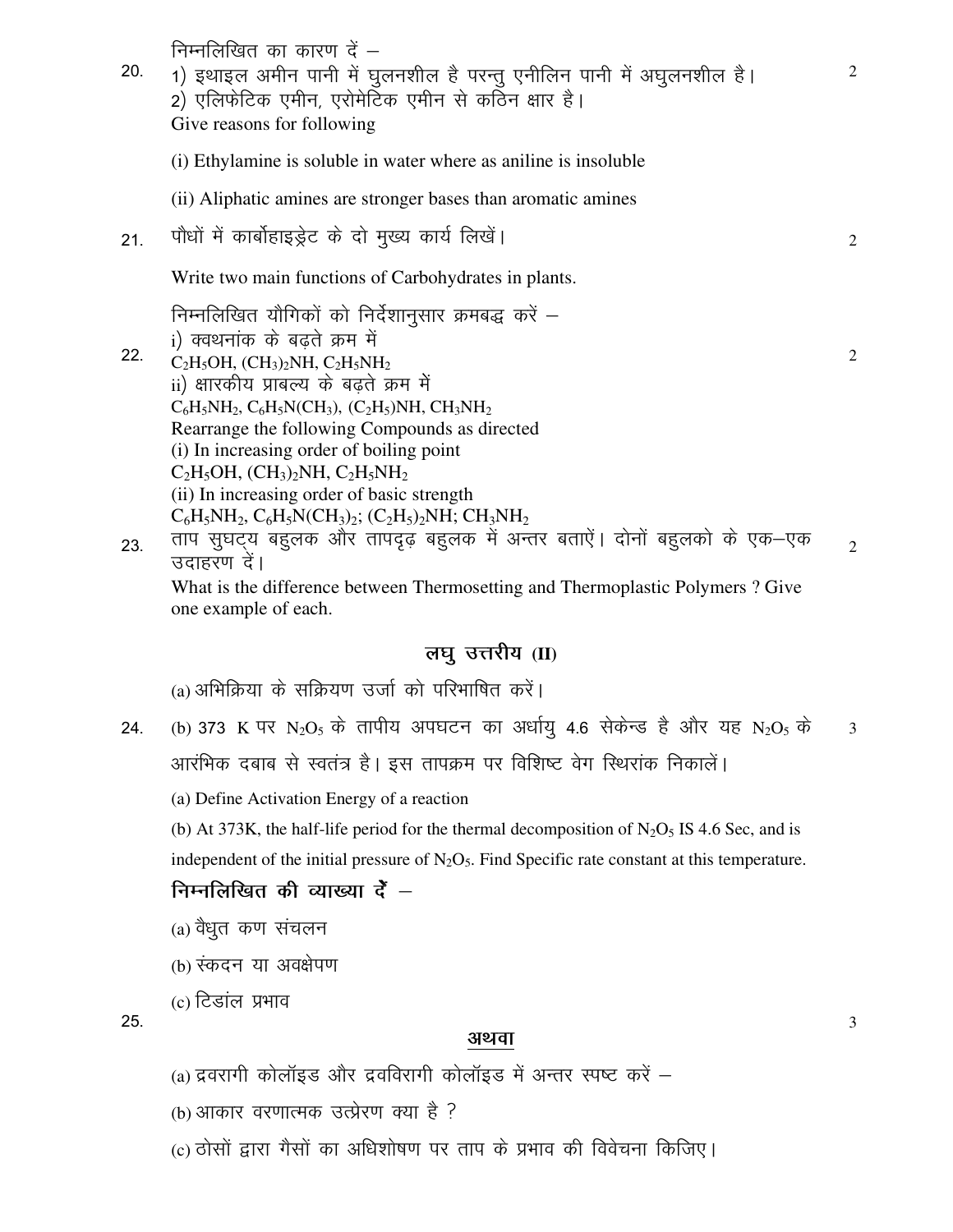Explain the following (a) Electrophoresis (b) Coagulation or Precipitation (c) Tyndall Effect **OR**  (a) State one difference between lyophilic and lyophobic Colloids. (b) What is shape selective Catalysis ? (c) What is the effect of temperature on the adsorption of gases on solid ? 26. धातुविज्ञान प्रक्रियाओं के मूलभूत सिद्धांतो को बताए  $-$ (a) फेन प्लवन विधि (b) मंडल परिष्करण (c) वैधृत अपघटनी शोधन Give basic principles of following metallurgical operations. (i) Froth Floatation Process (ii) Zone Refining (ii) Electrolytic Refining 27- निम्नलिखित रासायनिक प्रतिक्रियाओं को पूरा करें  $$ i)  $XeF_4 + H_2O \rightarrow$ ii) NaOH (ठंडा और तन्) + Cl<sub>2</sub>  $\rightarrow$  $\overline{\text{iii}}$ ) C + H<sub>2</sub>SO<sub>4</sub> (सान्द्र) → Complete the following reactions (i)  $XeF_4 + H_2 O \rightarrow$ (ii) NaOH (Cold and dilute) +  $U_2 \rightarrow$ (iii)  $C + H_2 SO_4 (Conc) \longrightarrow$ 28. निम्नलिखित के कारण बताएँ  $(a)$  H<sub>3</sub>PO<sub>3</sub> अपचायक के रूप में काम करता है पर H<sub>3</sub>PO<sub>4</sub> नहीं (b) हैलोजन रंगीन होते है। (c) नाइट्रोजन पेन्टाहलाइड नहीं बनाते। Give reasons for following : (a)  $H_3PO_3$  acts as a reducing agent but  $H_3PO_4$  does not. (b) Halogens are Colored. (C) Nitrogen dose not form penlahalides 29 निम्नलिखित उपसहसंयोजन यौगिकों के ज्यमिति और चुंबकीय व्यवहार बताएँ – (a)  $[Co(NH_3)_6]Cl_3$ (b)  $K_2[Ni(CN)_4]$ (c)  $[NiCl_4]^{-2}$ अथवा (a)  $K_3[Fe(CN)_6]$  का IUPAC नाम लिखें (b) निम्नलिखित का उदाहरण सहित व्याख्या दें  $-$ 

i) उभयदंती संलग्नी

ii) उप सहसंयोजनी यौगिकों में ज्यामितीय समावयक्ता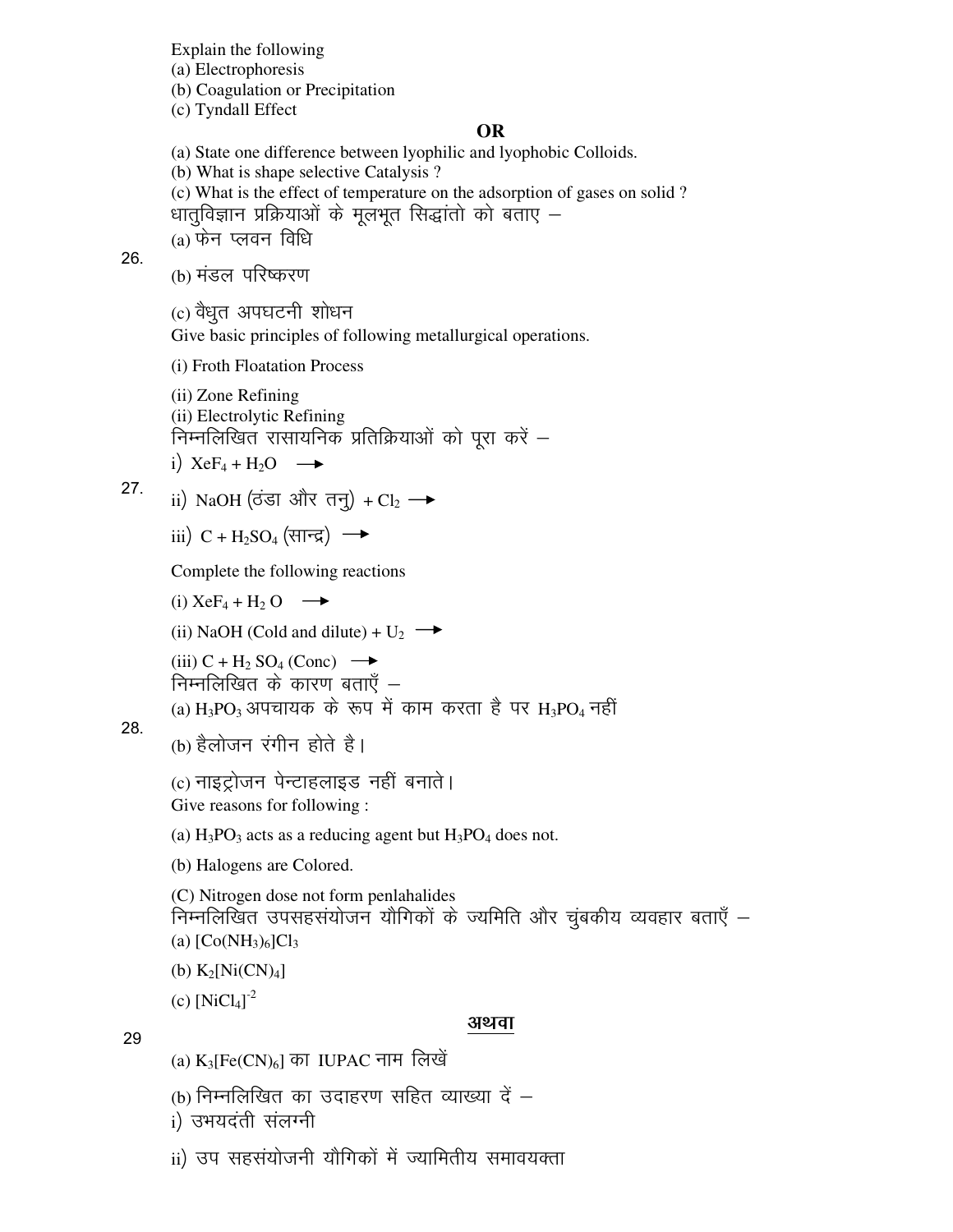Give the geometry and magnetic behaviours of following Co-ordination Compounds :

- (a)  $[Co(NH_3)_6]Cl_3$
- (b)  $K_2[Ni(CN)_4]$
- (c)  $[NiCl_4]^{-2}$

#### **OR**

(a) Give IUPAC Name of following

 $K_3[Fe(CN)_6]$ 

- (b) Explain the following giving an example in each case
	- (i) Ambident Ligand
	- (ii) (ii) Geometrical Isomerism of Co-ordination Compounds
- (a) रेसिमिक मिश्रण किसे कहते है ?
- 30  $(b)$  क्या होता है जब
	- i) इथाइल क्लोराइड की अभिक्रिया जलीय KOH से होती है
	- ii) शुष्क इथर की उपस्थिति में इथाइल ब्रोमाइड की अभिक्रिया मैग्नेशियम से होती है।
	- (a) What is a Racemic Mixture
	- (b) What happens when
	- (i) ehhyl chloride is trated with aqueous KOH
	- (ii) Ethyl bromide is treated with Magnesium in Presence of dry ehher. निम्नलिखित उदाहरण सहित समझाइए  $-$
- 31 i) वृहद–स्पेक्ट्रम जिवाणुनाशी
	- ii) खाद्य पदार्थ परिरक्षक
	- iii) कृतिम मधुरक

Describe the following giving example

- (i) Broad Spectrum Antibiotics
- (ii) Food Preservatives
- (iii) Artificial Sweetening agents

# Long Answer Type (दीर्घ उत्तर)

- (a) NaCl के जलीय विलयन के वैद्युत अपघटन से प्राप्त उत्पाद बताऐं।
- (b) इंधन सेल के दो लाभ बताऐं।

(c) Ni(NO<sub>3</sub>)<sub>2</sub> के एक विलयन का प्लैटिनम इलेक्ट्रोडों के बीच 5 ऐम्पियर की धारा प्रवाहित करते हुए 20 मिनट तक विद्युत अपघटन किया गया। Ni की मात्रा कैथोड पर निक्षेपित होगी।

32

# अथवा

- i) आयनों के स्वतंत्र अभिगमन का कोलराउश नियम बतायें।
- ii) लेड संचायक बैटरी का समग्र सेल अभिक्रिया लिखें।
- (a) जिंक / सिल्वर आक्साइड सेल का प्रयोग बधिर यंत्र और घडियों में होती है जिसमें निम्नलिखित अभिक्रिया होती है $-$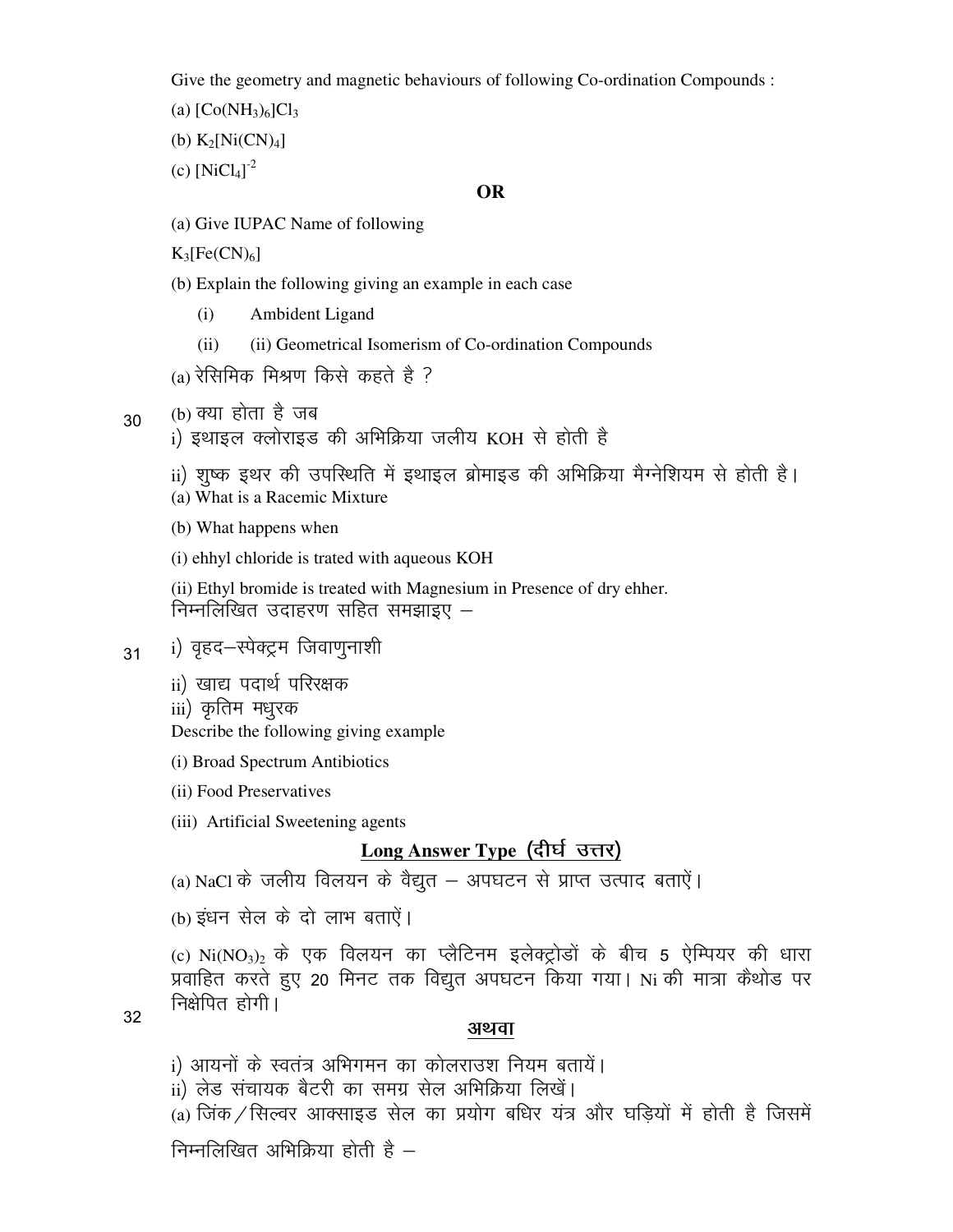$Zn \longrightarrow Zn_2 + Ze$ ,  $E^{\circ} = 0.76V$ 

Ag2O + H2o + Ze 2 Ag + 2OH, E<sup>o</sup> = 0.344V

उपर्युक्त अभिक्रिया में सेल का  $\mathrm{E}^\mathrm{o}$ और  $\Delta \mathrm{G}$  जूल में बताएें

(a) What are the products of electrolysis of and aqueous sodium chloride soluation

(b) Give two advantages of fuel cells

(c) A solution of Ni  $( NO<sub>3</sub>)<sub>2</sub>$  is electrolyzed between Platinum electrodes using a current of

5.0 ampere for 20 mts. What mass of Nickel will be deposited at the cathode ?

#### **OR**

(a) (i) State Kohlrausch law of independent migration of ions

(ii) Give the overall cell reaction of lead storage battery

(b) The Zinc/Silver oxide cell is used in hearing aids and electric watches. The following reaction takes place :

 $\text{Zn} \longrightarrow \text{Zn}^{2+} \text{2e}^- \quad \text{E}^{\text{O}} = 0.76 \text{V}$ 

 $Ag_2O + H_2 O + 2e^- \rightarrow 2Ag + 2OH^-$ ;  $E^O = 0.344V$ 

Find E<sup>o</sup> of cell and  $\triangle$ G in Joules

 $(a)$  निम्नलिखित को विस्तारपूर्वक समझाएँ :-

i) संक्रमण धातूए और इनके अनेक यौगिक उत्तम उत्प्रेरक का काम करते है।

ii) संक्रमक धात्**एँ सामान्यतः रंगीन यौगिक बनाते** है।

33 iii) संक्रमक धातुएँ और उनके अधिकांश यौगिक अनुचूबंकीय है।

#### अथवा

 $(a)$  लैन्थेनाइट आकयन क्या है ? और उनके दो परिणाम दें।

(b) क्रोमाइट अयस्क से पोताशियम डाइक्रोमेट बनाने की विधि का वर्णन किजीए।

(a) Explain the following

(i) Transition metals and their compounds act as good Catalysts

(ii) Transition metals generally form coloured compounds

(iii) Transition metals and their compounds generally exibit paramagnetic behaviour.

(b) Write balanced equation of two reactions in which  $KMnO<sub>4</sub>$  acts as an oxidising agent in acidic medium.

#### **OR**

(a) What is Lanthanoid Contraction ? Give its two consequences

- (b) Describe the prepration of potassium dichromate from chromite one.
- (a) निम्नलिखित नामीय अभिक्रियाओं को समीकरण सहित समझाऐं।
- i) कैनिजारों अभिक्रिया

ii) रॉजेनमुंड अपचयन

34

- (b) निम्नांकित को परिवर्तित किस प्रकार किया जाता है  $$ 
	- i) इथाइल बेन्जीन से बेन्जोइक एसिड
	- ii) प्रोपानोन से प्रोपीन